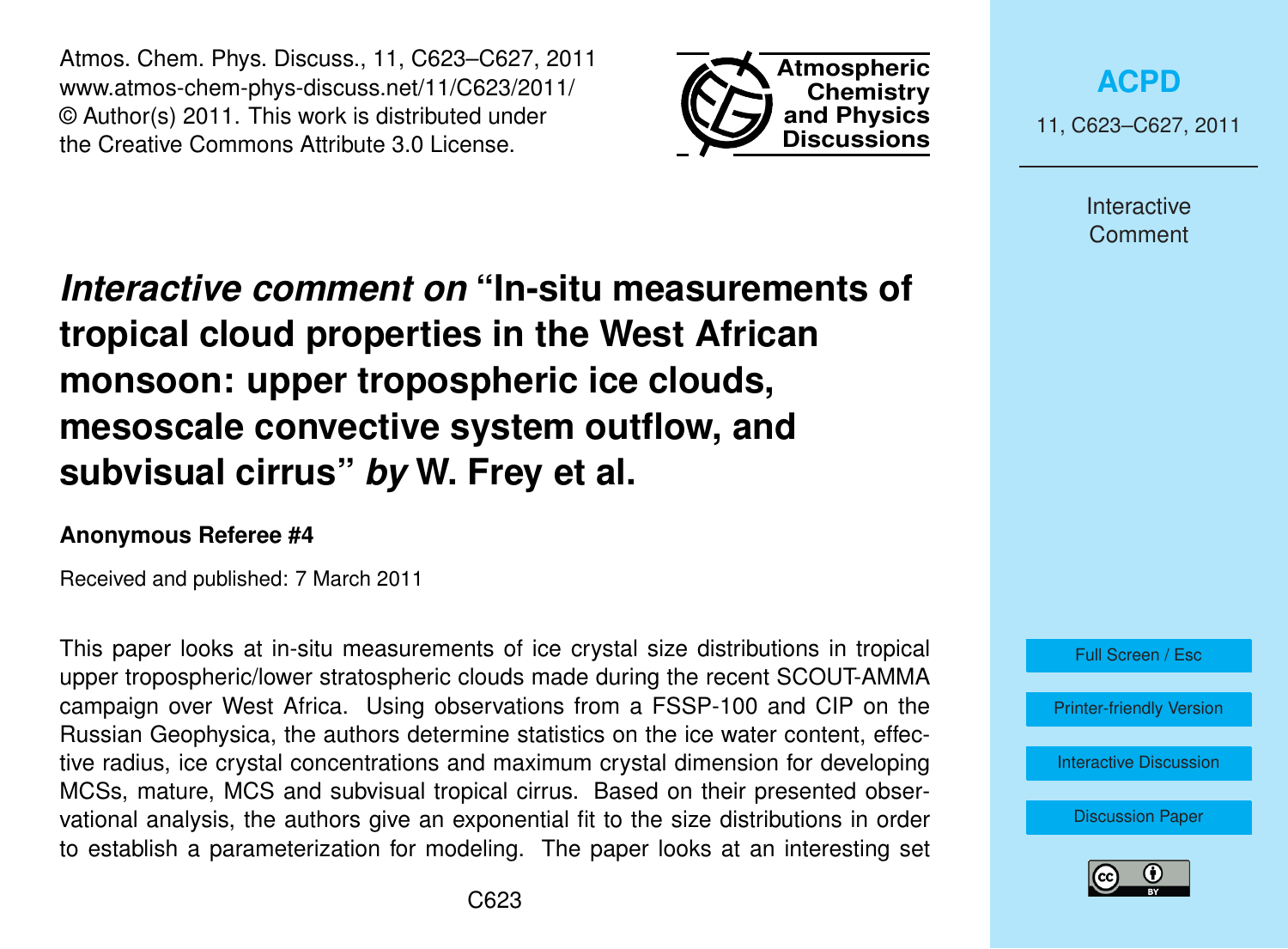of data collected during the SCOUT-AMMA campaign, and hence should probably be published. However, there are a number of problems with the manuscript (as detailed below) that should be fixed before the paper can be published.

1. The major problem with this paper is the potential impact of crystal shattering on the presented results. The authors do acknowledge the importance of crystal shattering on measured in-situ properties in the paper, and conclude that shattering is not a major source of error in their observations because of agreement of directly measured volume backscatter ratio by the MAS with values derived from the FSSP-100 size distributions, because the CIP size distributions overlap with those of the FSSP, and because they have applied corrections to the CIP data set based on interarrival time algorithms. However, their argument is not thorough enough. First, small ice crystals are typically non-spherical meaning that their sizes are not readily determined by FSSP (the Mie theory algorithm used to derive size from the amount of forward scattering assumes spherical particles)  $\tilde{A}$ Ttherefore, one cannot readily derive the volume backscatter ratio as it is dependent on particle size. The FSSP could at best provide an estimate of total small crystal concentration if it was not affected by particle size. Second, with regards to the agreement between the FSSP and CIP, this might be coincidental agreement between two sets of erroneous values. Not withstanding particle shattering, there are many problems associated with the use of CIP data for diameters less than about 150 micrometers. The probe has a poorly defined sample volume which is highly dependent on the particle size: there is a lot of uncertainty on how to calculate concentrations for such small particle sizes. In addition, the CIP arms were designed to be further apart from the arms of the 2DC in order to increase the sample volume: however, in doing so, there are many out of focus particles that appear in the CIP imagery as donuts. Have efforts been made to remove and resize these particles? Third, the paper of Korolev et al. (2011, BAMS, in press) suggests that algorithms such as those of Field et al. are not able to effectively remove all shattered particles from standard optical array probes. It may be possible that in some instances, such as the flights through subvisual cirrus, that shattering is not a problem. However, in the developing MCS,

# **[ACPD](http://www.atmos-chem-phys-discuss.net)**

11, C623–C627, 2011

Interactive **Comment** 

Full Screen / Esc

[Printer-friendly Version](http://www.atmos-chem-phys-discuss.net/11/C623/2011/acpd-11-C623-2011-print.pdf)

[Interactive Discussion](http://www.atmos-chem-phys-discuss.net/11/745/2011/acpd-11-745-2011-discussion.html)

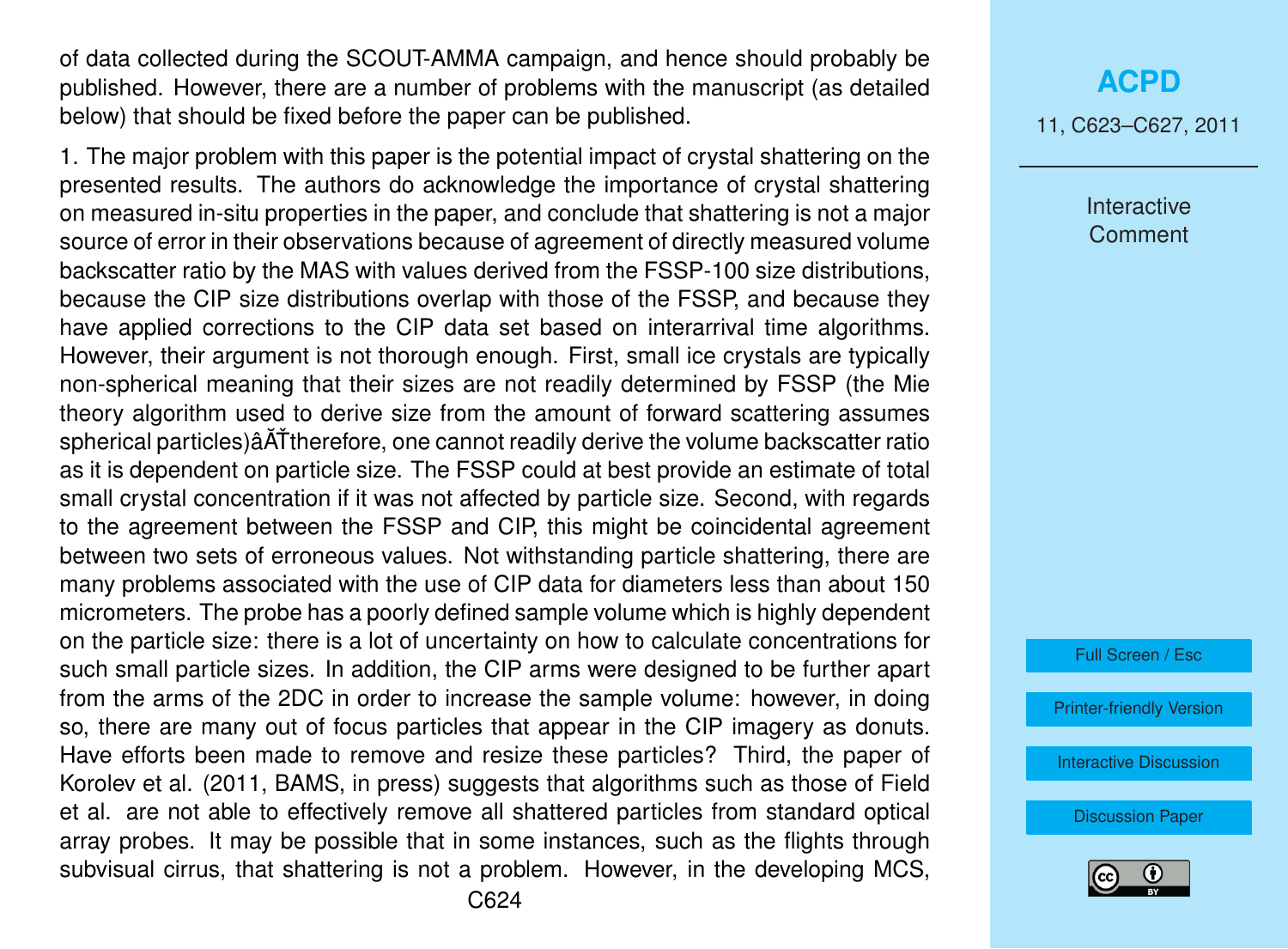with maximum particle sizes of 1.5 mm, shattering most likely would be a problem. If the authors were able to do some more thorough analysis to show definitely where shattering is a problem and where the data can be trusted, it might be possible to retain some of the data analysis in this paper (e.g., type of analysis found in Jensen et al. 2009 and Heymsfield et al. 2007 looking at how small crystal numbers are impacted by other factors). This is a very important issue as it is critically important that no more misleading scientific manuscripts on ice crystal size distributions be published until this small crystal shattering issue can be resolved. For instance, it may be that the 2DS probe is required to make observations in the size range that are required to examine size distributions in subvisual cirrus. If this is indeed the case, this paper should not be published. If it can be demonstrated that the FSSP/CIP do capture all the data in the range from about 5-200 micrometers, then this paper would be acceptable for publication.

2. The paper analyzes 117 ice particle size distributions in the vicinity of MCSs, and based on these measurements develop a parameterization for modeling. This is not a statistically significant sample upon which a modeling parameterization can be developed. The authors, in fact, demonstrate this by showing that their data differ from some data that were obtained in other locations around the world. While it is acceptable to fit a function to the measured data for ease of comparing with other data sets, this should not be advertised as a parameterization unless a more statistically significant set of data are available.

3. The basis for determining the temporal averaging for the measured size distributions is unclear. It is also unclear whether the authors have used a statistically significant set of data for each of the analyzed size distributions. Hallett 2003 describes a technique for ensuring that a large enough volume has been sampled to determine the number concentration for particles of each bin size. The authors should refer to this paper to ensure they are using significantly significant samples of data, especially for the small ice water contents where longer averaging periods are required (Hallett, J., 2003:

### **[ACPD](http://www.atmos-chem-phys-discuss.net)**

11, C623–C627, 2011

Interactive **Comment** 



[Printer-friendly Version](http://www.atmos-chem-phys-discuss.net/11/C623/2011/acpd-11-C623-2011-print.pdf)

[Interactive Discussion](http://www.atmos-chem-phys-discuss.net/11/745/2011/acpd-11-745-2011-discussion.html)

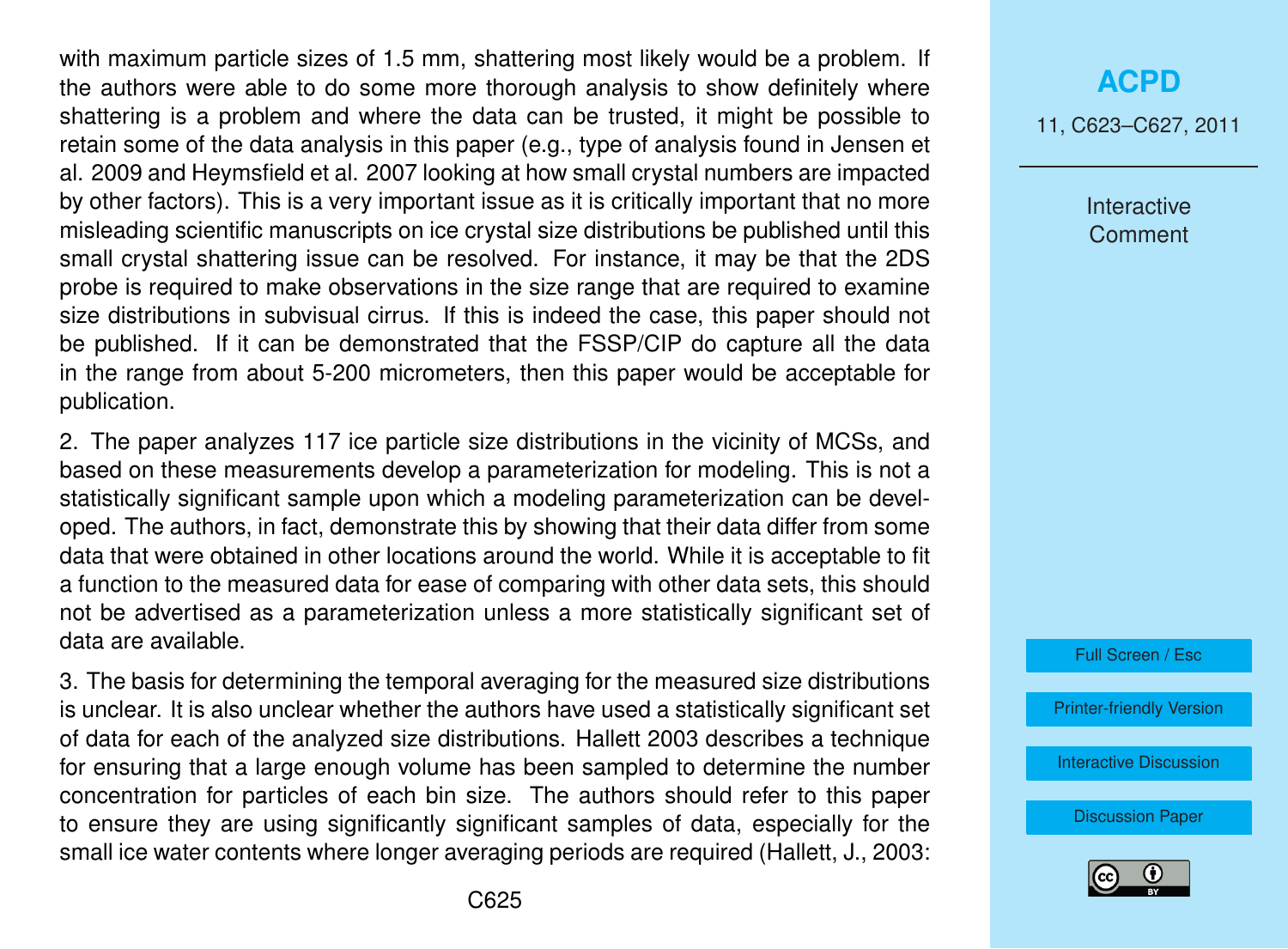Measurement in the atmosphere. Handbook of Weather, climate and water: dynamics, climate, physical meteorology weather systems and measurements, T.D. Potter and B.R. Colman, Eds., John Wiley and Sons, 711-720.) I am especially concerned with the statement on page 10 where the authors state "two second averages have been calculated for the CIP data." This is not sufficient time to obtain a statistically significant sample of data. Later on (page 15) the authors state that the "measurements were performed with averaging times of 10-20 s resulting in good counting statistics for the majority of cases." The authors need to clarify how they choose which averaging time (2, 10 or 20 s) and how they determined that they got good counting statistics for these cases.

Specific Comments:

Page 6, "The formation of large sheets of SVCs . . . probably is a result of deposition freezing). This is speculation. Recommend removing from the manuscript.

Page 10, The ratio of the third moment to second moment of a size distribution is not a way that the effective radius is commonly defined. Typically effective radius for ice particles is proportional to mass content divided by projected area or extinction.

Page 12, comments on comparing IWCs from in-situ hygrometer against the IWC from the size distribution. I don't see how such a test can show anything about the role of shattered particles for a couple of reasons. First, there is a lot of ambiguity on how to estimate a three-dimensional volume or mass from a two-dimensional projected image of an particle. Past studies have shown that such uncertainties can cause variations by a factor of up to 5 in estimated mass. There is no information included on how mass is estimated from the size distributions (and there are a number of different techniques in the literature for doing this). Second, the size ranges where shattering is expected to make an impact on the ice crystal size distributions do not typically make large contributions to the total mass (they make much larger contributions to the total number and area). It would be much better to look at a bulk measure of extinction for investigations

# **[ACPD](http://www.atmos-chem-phys-discuss.net)**

11, C623–C627, 2011

Interactive **Comment** 



[Printer-friendly Version](http://www.atmos-chem-phys-discuss.net/11/C623/2011/acpd-11-C623-2011-print.pdf)

[Interactive Discussion](http://www.atmos-chem-phys-discuss.net/11/745/2011/acpd-11-745-2011-discussion.html)